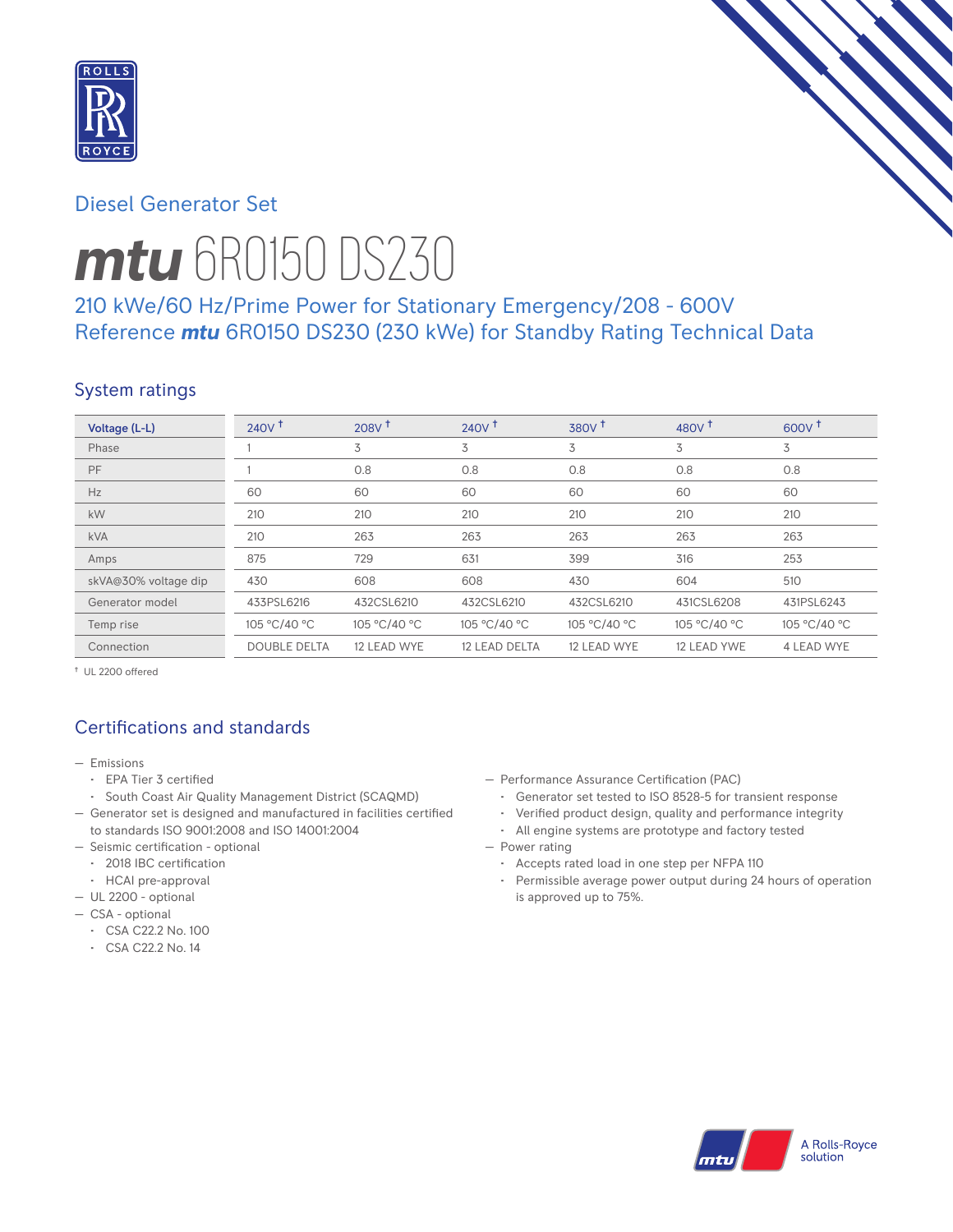## Standard features \*

- Single source supplier
- Global product support
- Two (2) Year/3,000 Hour Basic Limited Warranty
- 6090HF484 diesel engine
	- 9.0 liter displacement
	- Common rail fuel injection
	- 4-cycle
- Engine-generator resilient mounted
- Complete range of accessories
- Cooling system
- Integral set-mounted
	- Engine-driven fan

## Standard equipment \*

### Engine

- Air cleaner
- Oil pump
- Oil drain extension and shut-off valve
- Full flow oil filter
- Open crankcase ventilation
- Jacket water pump
- Thermostat
- Blower fan and fan drive
- Radiator unit mounted
- Electric starting motor 24V
- Governor electronic isochronous
- Base formed steel
- SAE flywheel and bell housing
- Charging alternator 24V
- Battery rack and cables
- Flexible fuel connectors
- Flexible exhaust connection
- EPA certified engine

#### **Generator**

- NEMA MG1, IEEE, and ANSI standards compliance for temperature rise and motor starting
- Sustained short circuit current of up to 300% of the rated current for up to 10 seconds
- Self-ventilated and drip-proof
- Superior voltage waveform
- Digital, solid state, volts-per-hertz regulator
- Brushless alternator with brushless pilot exciter
- 4 pole, rotating field
- 105 °C maximum prime temperature rise
- 1-bearing, sealed
- Flexible coupling
- Full amortisseur windings
- 125% rotor balancing
- 3-phase voltage sensing
- $\pm$  1% voltage regulation no load to full load
- 100% of rated load one step
- 5% maximum total harmonic distortion

\* Represents standard product only. Consult the factory/*mtu* Distributor for additional configurations.

- Generator
	- Brushless, rotating field generator
	- 2/3 pitch windings
	- 300% short circuit capability with optional Permanent Magnet Generator (PMG)
- Digital control panel(s)
	- UL recognized, CSA certified, NFPA 110
	- Complete system metering
	- LCD display

### Digital control panel(s)

- Digital metering
- Engine parameters
- Generator protection functions
- Engine protection
- CANBus ECU communications
- Windows®-based software
- Multilingual capability
- Communications to remote annunciator
- Programmable input and output contacts
- UL recognized, CSA certified, CE approved
- Event recording
- IP 54 front panel rating with integrated gasket
- NFPA 110 compatible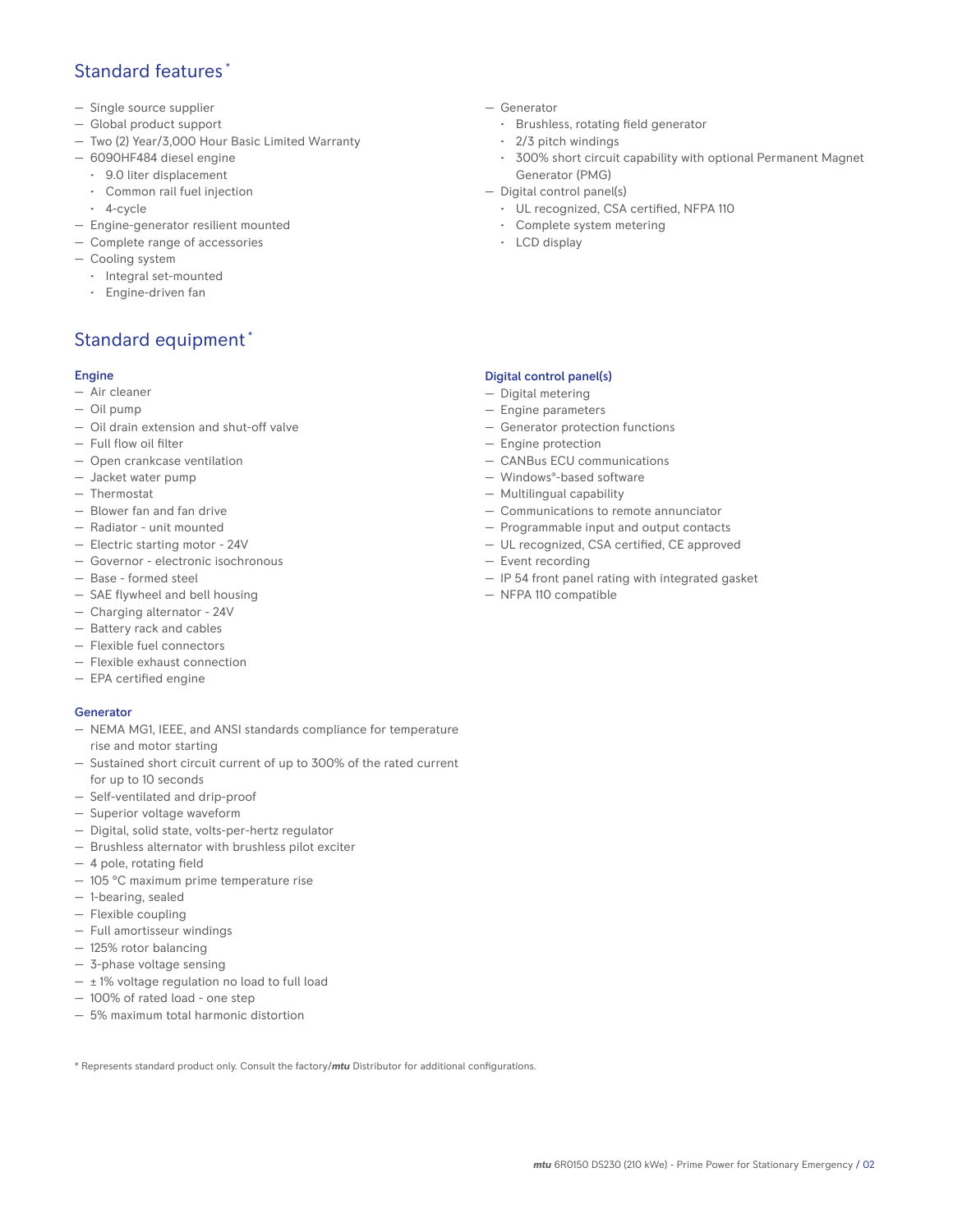# Application data

#### Engine

| Manufacturer                | John Deere  |
|-----------------------------|-------------|
| Model                       | 6090HF484   |
| Type                        | 4-cycle     |
| Arrangement                 | 6-inline    |
| Displacement: $L (in3)$     | 9.0(549)    |
| Bore: cm (in)               | 11.84(4.7)  |
| Stroke: cm (in)             | 13.6(5.4)   |
| Compression ratio           | 16:1        |
| Rated rpm                   | 1.800       |
| Engine governor             | <b>JDEC</b> |
| Maximum power: kWm (bhp)    | 284 (381)   |
| Steady state frequency band | ± 0.25%     |
| Air cleaner                 | dry         |
|                             |             |

## Liquid capacity

| Total oil system: L (gal)             | 31(8.19)     |
|---------------------------------------|--------------|
| Engine jacket water capacity: L (gal) | 16(4.23)     |
| System coolant capacity: L (gal)      | 53.5 (14.13) |

#### Electrical

| Electric volts DC                                            | 24  |
|--------------------------------------------------------------|-----|
| Cold cranking amps under -17.8 $^{\circ}$ C (O $^{\circ}$ F) | 950 |
| Batteries: group size                                        | .31 |
| Batteries: quantity                                          |     |
|                                                              |     |

### Fuel system

| $-10$ JIC 37 $\degree$ female |
|-------------------------------|
| $-6$ JIC $37^\circ$ female    |
| 1.3(4.4)                      |
| diesel #2                     |
| 239.92 (63.38)                |
|                               |

#### Fuel consumption

| At 100% of power rating: L/hr (gal/hr)<br>At 75% of power rating: L/hr (gal/hr)<br>At 50% of power rating: L/hr (gal/hr) | 69.7 (18.4)<br>60.2 (15.9)<br>42.7 (11.3) |
|--------------------------------------------------------------------------------------------------------------------------|-------------------------------------------|
| Cooling - radiator system                                                                                                |                                           |
| Ambient capacity of radiator: °C (°F)<br>Maximum restriction of cooling air: intake                                      | 50 (122)                                  |
| and discharge side of radiator: kPa (in. H <sub>2</sub> 0)                                                               | 0.124(0.5)                                |
| Water pump capacity: L/min (gpm)                                                                                         | 280 (74)                                  |
| Heat rejection to coolant: kW (BTUM)                                                                                     | 94 (5,350)                                |
| Heat rejection to after cooler: kW (BTUM)                                                                                | 87 (4,924)                                |
| Heat radiated to ambient: kW (BTUM)                                                                                      | 30.2 (1,717)                              |
| Fan power: kW (hp)                                                                                                       | 13.9 (18.6)                               |
| Air requirements                                                                                                         |                                           |
| Aspirating: *m <sup>3</sup> /min (SCFM)                                                                                  | 25.5 (901)                                |
| Air flow required for radiator                                                                                           |                                           |
| cooled unit: *m <sup>3</sup> /min (SCFM)                                                                                 | 507.6 (17,926)                            |
| Remote cooled applications; air flow required for                                                                        |                                           |
| dissipation of radiated generator set heat for a                                                                         |                                           |
| maximum of 25 °F rise: *m <sup>3</sup> /min (SCFM)                                                                       | 109.7 (3,873)                             |
| * Air density = $1.184 \text{ kg/m}^3$ (0.0739 lbm/ft <sup>3</sup> )                                                     |                                           |
| <b>Exhaust system</b>                                                                                                    |                                           |
| Gas temperature (stack): °C (°F)                                                                                         | 638 (1,180)                               |
| Gas volume at stack temperature: m <sup>3</sup> /min (CFM)                                                               | 58.5 (2,066)                              |
| Maximum allowable back pressure at                                                                                       |                                           |
| outlet of engine, before piping: kPa (in. H <sub>2</sub> 0)                                                              | 7.5(30)                                   |
|                                                                                                                          |                                           |